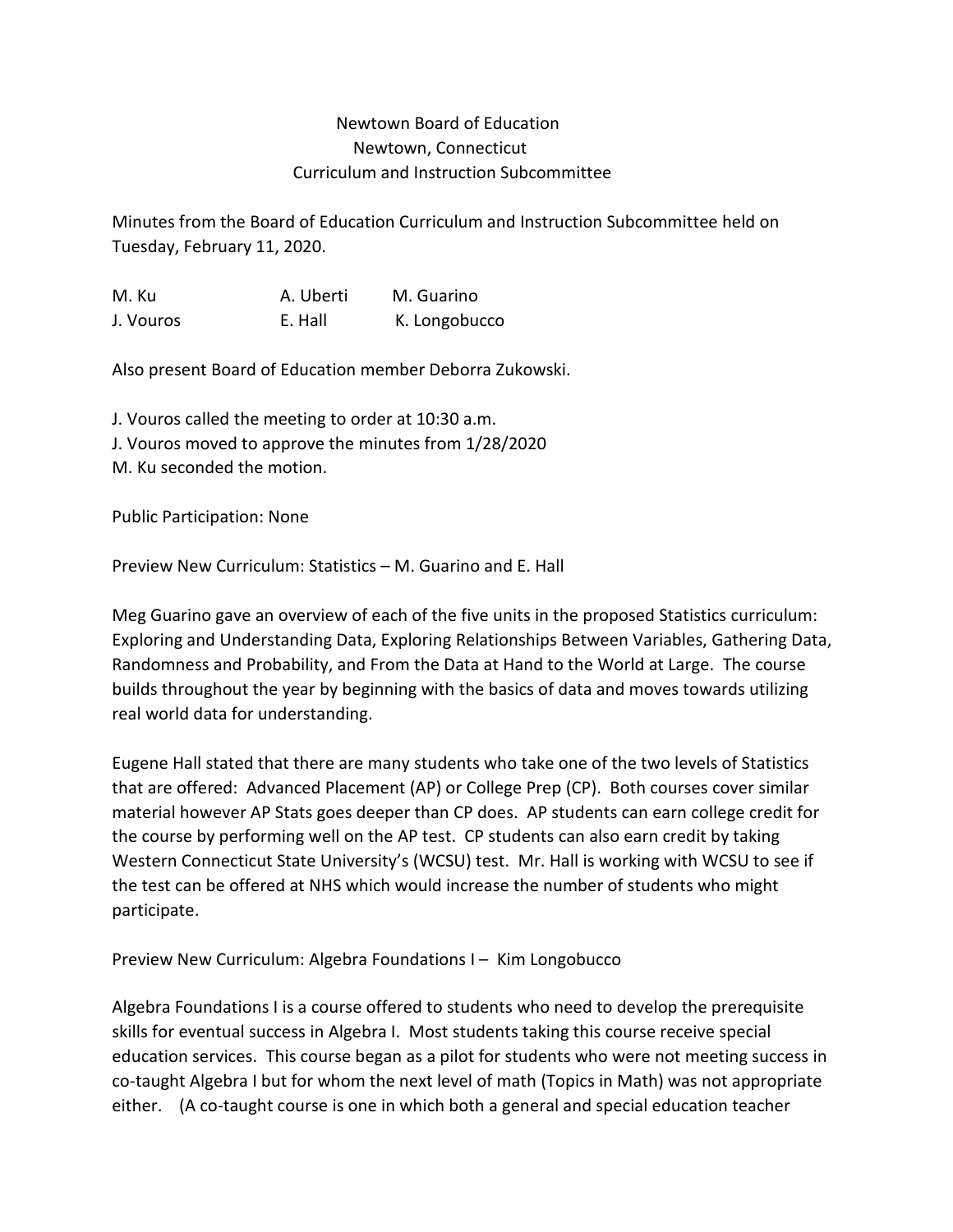provide instruction.) There are currently 25 students in Foundations I. All of the students enrolled have significant deficits in math. Due to the high number of students and the high needs of those students, several staff members are needed to appropriately differentiate the material to meet students' various learning needs. Next year, the class size will be reduced to make the instruction even more manageable and effective. There are three levels of Algebra Foundations – I, II, and III. Some students go on to Foundations II and some are able to progress into Algebra I the next year.

Anne Uberti added that she has asked NHS Principal, Kim Longobucco, NMS Principal, Tom Einhorn, RIS Principal, Matt Correia, and Special Education Supervisor, Maureen Hall, to do a retroactive study of the students who have placed into the course over the past three years. She would like them to look backwards to see if the instructional decisions made for these students earlier on in their school careers contributed in any way to a widening instructional gap over time. She stressed that almost all of these students have IEPs and that instructional decisions made during PPTs are based on individual student performance at the time. Given the high numbers of students placing into the course in recent years, and the fact that several have been able to successfully progress to Algebra I the following year, she believes this is something the administrative team should look at more closely to ensure that decisions made in earlier grades are not setting up students for falling further behind. She will follow-up with the conclusions of the study at a future meeting.

Update on Review of New Math Programs – Anne Uberti

Anne Uberti reported the Math Committee is reviewing a potential new K-6 math resource for the 21-22 school year. The K-4 math resource, Origo Stepping Stones, was originally adopted in 2013 on a 5-year contract that expired in 2018. The District has been renewing Origo Stepping Stones on an annual basis for the past two years, with another annual renewal planned for 20- 21. The 5-6 math resource, Envision, was originally adopted in 2014 on a 6-year contract will expire in 2020. An annual renewal of Envision is planned for the 20-21 school year. The 7-8 math resource, Big Ideas, does not expire until 22-23.

The expiration of the Origo and Envision contracts presents an opportunity to review our existing resources and compare them to others. The availability of high quality, teacher friendly, Common Core-aligned math resources has increased significantly since the adoption of Stepping Stones and Envision in 2013 and 2014, respectively. Newtown Public School students move through three resource changes between grade 4 and grade 7: Stepping Stones (4), Envision (5,6) and Big Ideas (7,8). Data from NWEA and Smarter Balanced Summative assessments indicate that math scores in the District are trending downward. General impressions from Learning Walks do not indicate enough rigor or attention to Common Core Mathematical Practices. The goal will be to use a thoughtful process to select a robust resource